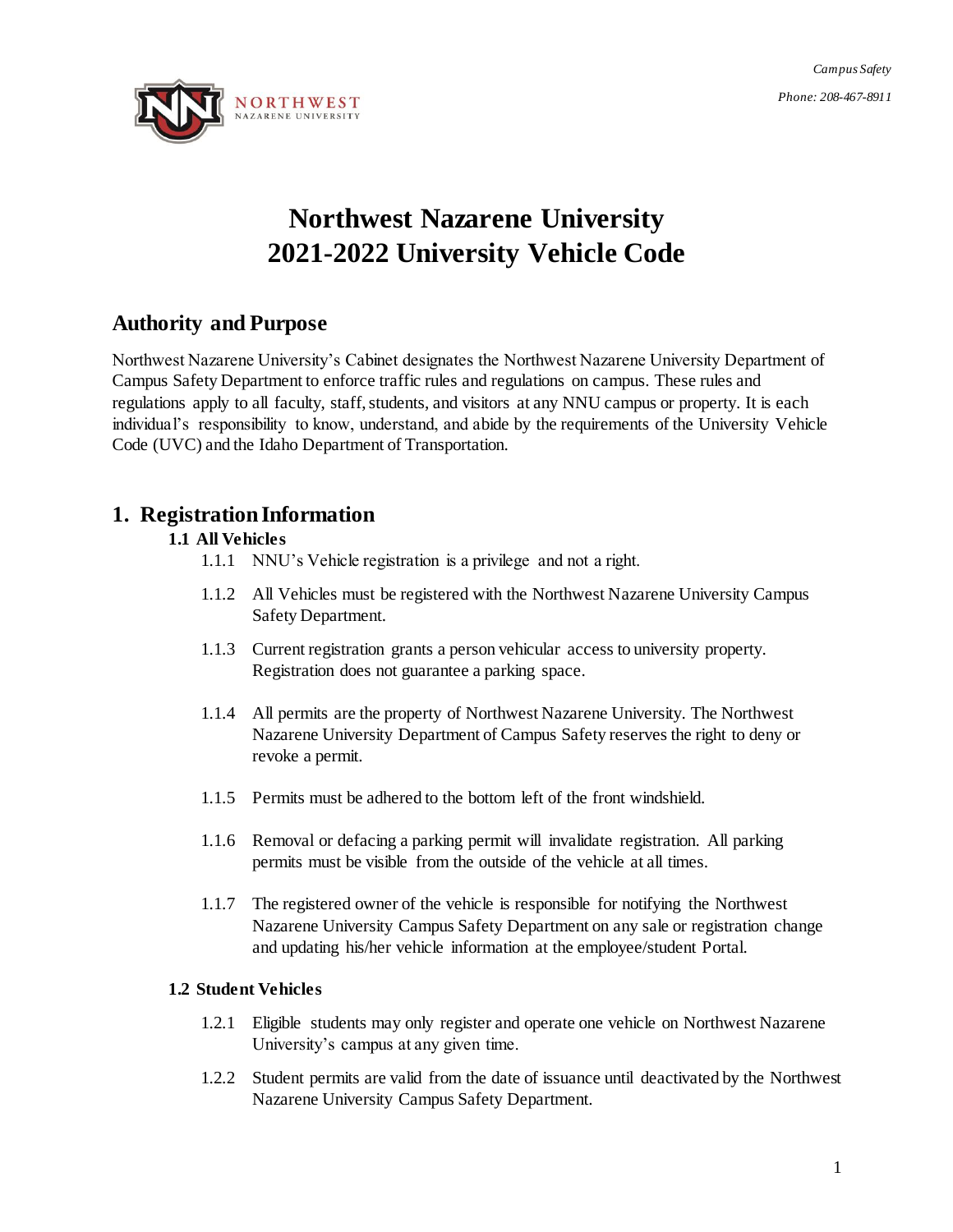#### **1.3 Faculty & Staff Vehicles**

1.3.1 Employee permits are valid from the date of issuance until deactivated by the Northwest Nazarene University Campus Safety Department.

#### **1.4 Visitors**

- 1.4.1 Visitors of Northwest Nazarene University's campus are permitted to park in any of the commuter parking lots. The commuter lots are located between the Johnson's Sports Center and the Wiley Learning Center, gravel parking lot across from the Thomas Family Health & Science Center, and the commuter lot west of the Admissions Welcome Center.
- 1.4.2 Approved overnight visitors on Northwest Nazarene University's campus must obtain permission from the Northwest Nazarene University Campus Safety Department prior to leaving the vehicle overnight.

#### **1.5 Freshman Vehicle Policy**

1.5.1 Northwest Nazarene University does not currently have a policy against freshman residents maintaining vehicle registration on campus. Northwest Nazarene University allows freshman to have a vehicle on campus.

# **2. Parking and Driving**

# **2.1 Main Campus**

- 2.1.1 Northwest Nazarene University shall assume no liability or responsibility for theft, damage, or loss that may occur during the use of parking facilities or services. Individuals choosing to park anywhere on NNU's campus do so at their own risk. Damage to, misuse, or defacing of NNU property or facilities is prohibited and subject to citation and/or criminal prosecution.
- 2.1.2 Vehicles must be parked in designated parking spaces. Parking spaces are marked by painted lines and/or posted signage.
- 2.1.3 Handicap parking spaces are reserved for those vehicles with a handicap hangtag/ license plate.
- 2.1.4 Resident Director (RD) spaces are marked by signage and are reserved entirely for the RD of the specified building. Parking in the RD parking space will result in fines and/or immobilization.
- 2.1.5 Parking in any fire lane is not permitted and is subject to fines and/or immobilization.
- 2.1.6 All parking lots are enforced from 6:30 AM to 5:00 PM Monday through Fridays.

#### **2.2 Motorcycles**

2.2.1 All motorcycles must be registered the same as any other vehicle on campus. All motorcycles will be held to the same standard as any other cars or trucks.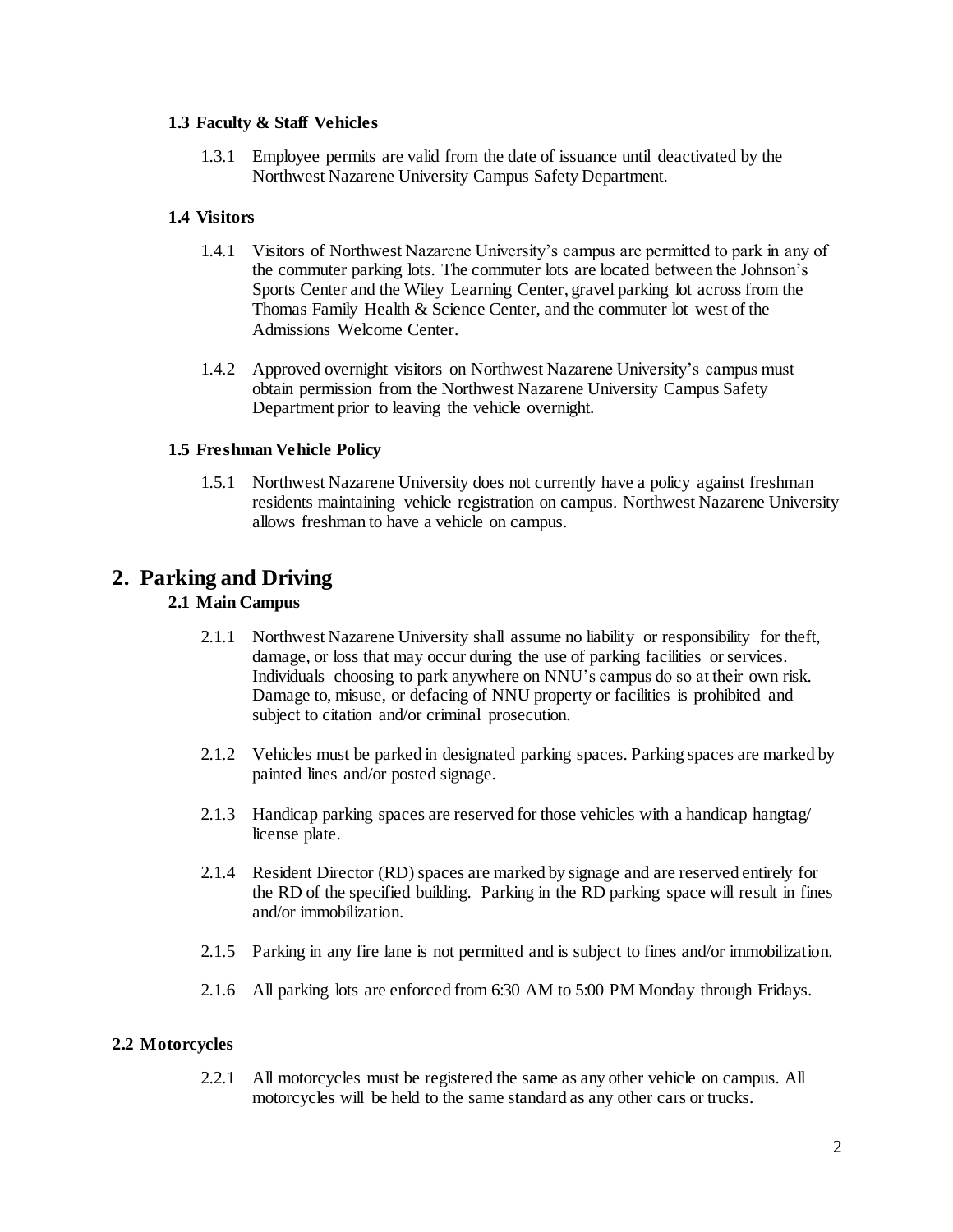- 2.2.2 Motorcyclists must adhere to all motor vehicle regulations on campus.
- 2.2.3 No motorcycles/Mopeds are to be parked in breezeways, sidewalks, or porches.

#### **2.3 Abandoned/Broken Down Vehicle Policy**

- 2.3.1 A vehicle is considered abandoned or broken down if the vehicle has not moved in the last 10 days and/or shows signs of abandonment (flat tires, expired tags, no tags, grass growing around tires, etc.). If a resident will be off campus leaving a vehicle for an extended period of time they must notify the NNU Campus Safety Department.
- 2.3.2 If a vehicle is determined abandoned or broken down, and is **not** registered with the NNU Campus Safety Department the vehicle will be marked with a notice advising the owner that their vehicle will be removed from campus ten (10) days from the date of the notice.
- 2.3.3 If a vehicle is determined to be abandoned and is registered with the NNU Campus Safety Department the registered owner will be contacted and given a ten (10) day notice to remove the vehicle themselves from campus, or repair the vehicle to working order. Failure to comply will result in the vehicle being towed at the owner's expense.
- 2.3.4 All vehicles are towed at the owner's expense.

## **3. Enforcement and appeals**

#### **3.1 Citations**

- 3.1.1 Northwest Nazarene University reserves the right to ticket, and/or tow any vehicle in violation of any established parking regulations at the owner's expense. Persistent violators may also have their parking privileges denied or revoked.
- 3.1.2 Citations may be issued by NNU Campus Safety Officers in person, by leaving a ticket on a vehicle, or by email.
- 3.1.3 Citations are issued at the discretion of the issuing officer. An officer may choose to issue a verbal or written warning in lieu of a citation or fine. Warnings will be attached to the registrants account but carry no fine.
- 3.1.4 The vehicle registrant is responsible for all citations issued against their vehicle.
- 3.1.5 Citation fees are charged to the student accounts. Fees can be paid by going to the basement of the Administration building in the Financial Aid Office.

#### **3.2 Tow Policy**

3.2.1 Vehicles found without a valid parking permit or parked in violation of the Northwest Nazarene University Vehicle Code are subject to citation and/or being towed at the owner's expense.

#### **3.3 Appeal Process**

3.3.1 Appeals for citations are submitted to Director of Campus Safety Scott Chandler by email at scottchandler@nnu.edu.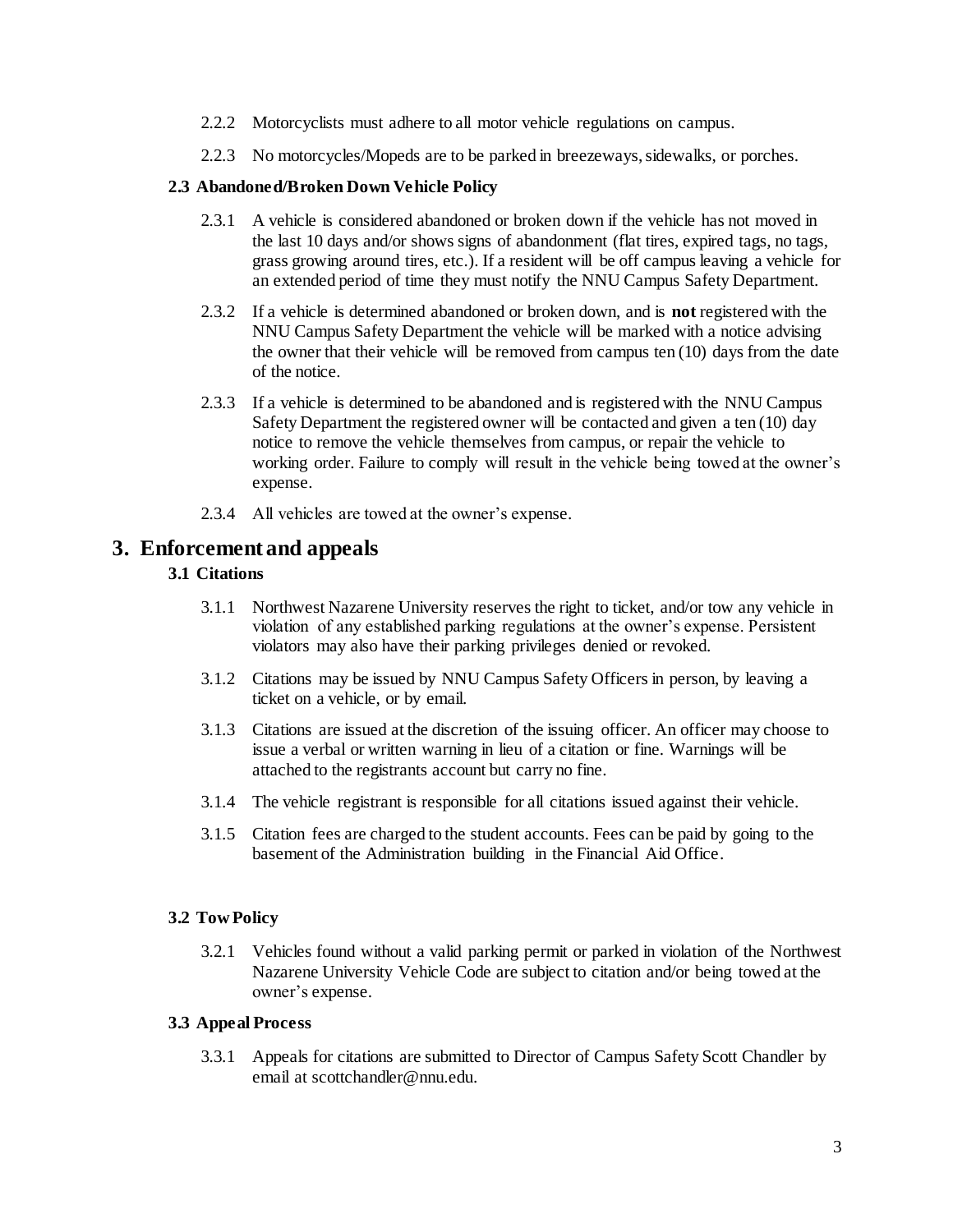- 3.3.2 Appeals for citations must be submitted within ten days of the violation to be considered for reduction of fine.
- 3.3.3 Decisions on appeals are typically rendered in two-three weeks. However, this process can take longer during winter and summer breaks.

# **4. Bicycles**

### **4.1 Registration**

- 4.1.1 Bicycles are not required to be registered on Northwest Nazarene University.
- 4.1.2 Bicycles are to be locked to a bike rack if one is available.
- 4.1.3 Bicycles are not allowed inside any buildings. If any bicycle is found chained inside a building will be removed and held by the NNU Campus Safety Department.
- 4.1.4 At the end of every spring semester any bicycles left on campus will be removed from campus and donated to a local charity.
- 4.1.5 Bicycles are permitted to stay on campus during summer break, provided the owner of the bicycle notifies NNU Campus Safety two weeks prior to the end of spring semester with the name of the owner, make, and a picture of the bicycle.

# **5. Fine Schedule**

## **5.1 Parking Violations**

- Illegally Parked in a Handicap Space \$50.00
- Illegally Parked in a Handicap Space (Second Violation) \$70.00
- Parked in a Fire Lane (Second Violation) \$50.00
- Parked in a Fire Lane (Second Violation) \$70.00
- Parking Permit Violation \$30.00
- Parking Permit Violation (Second Violation) \$40.00
- Parking in Unassigned Lot \$30.00
- Parking in Unassigned Lot (Second Violation) \$40.00
- Parking in a Reserved Space \$30.00
- Parking in a Reserved Space (Second Violation) \$40.00
- Blocking Sidewalk or Drive \$30.00
- Blocking Sidewalk or Drive (Second Violation) \$40.00
- Parking on Grass \$30.00
- Parking on Grass (Second Violation) \$40.00
- Parked in a No-Parking Zone \$30.00
- Parked in a No-Parking Zone (Second Violation) \$40.00
- Other Violation (See Notes) \$30.00
- Other Violation (Second Violation) \$40.00

### **5.2 Moving Violations**

- Reckless Driving or Speeding \$30.00
- Reckless Driving or Speeding (Second Violation) \$40.00
- Other Violation \$30.00